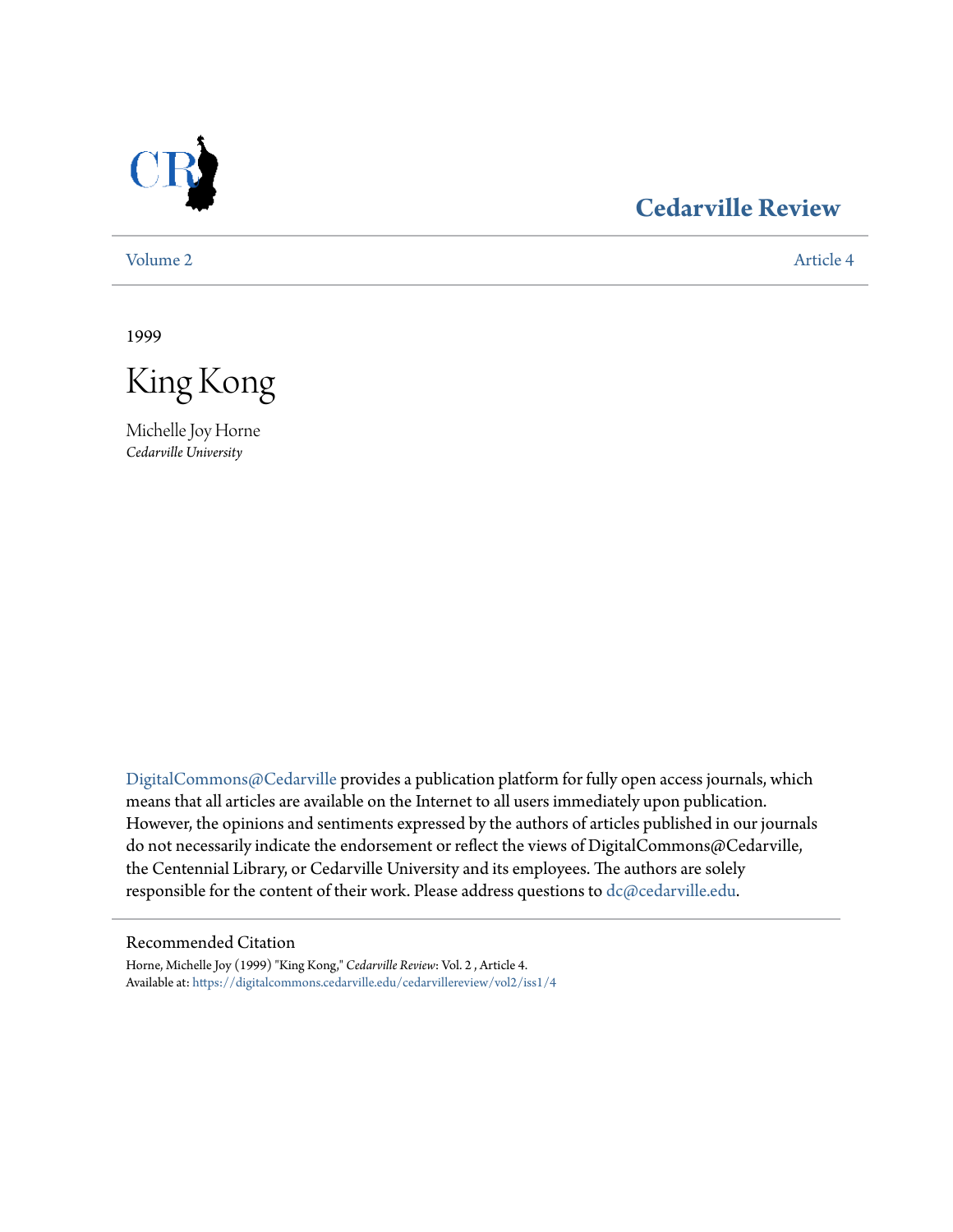# King Kong

Browse the contents of [this issue](https://digitalcommons.cedarville.edu/cedarvillereview/vol2/iss1) of *Cedarville Review*.

#### **Creative Commons License**  $\bigcirc$  000

This work is licensed under a [Creative Commons Attribution-Noncommercial-No Derivative Works 4.0](http://creativecommons.org/licenses/by-nc-nd/4.0/) [License.](http://creativecommons.org/licenses/by-nc-nd/4.0/)

Follow this and additional works at: [https://digitalcommons.cedarville.edu/cedarvillereview](https://digitalcommons.cedarville.edu/cedarvillereview?utm_source=digitalcommons.cedarville.edu%2Fcedarvillereview%2Fvol2%2Fiss1%2F4&utm_medium=PDF&utm_campaign=PDFCoverPages)



Part of the [Fiction Commons](http://network.bepress.com/hgg/discipline/1151?utm_source=digitalcommons.cedarville.edu%2Fcedarvillereview%2Fvol2%2Fiss1%2F4&utm_medium=PDF&utm_campaign=PDFCoverPages)

This fiction is available in Cedarville Review: [https://digitalcommons.cedarville.edu/cedarvillereview/vol2/iss1/4](https://digitalcommons.cedarville.edu/cedarvillereview/vol2/iss1/4?utm_source=digitalcommons.cedarville.edu%2Fcedarvillereview%2Fvol2%2Fiss1%2F4&utm_medium=PDF&utm_campaign=PDFCoverPages)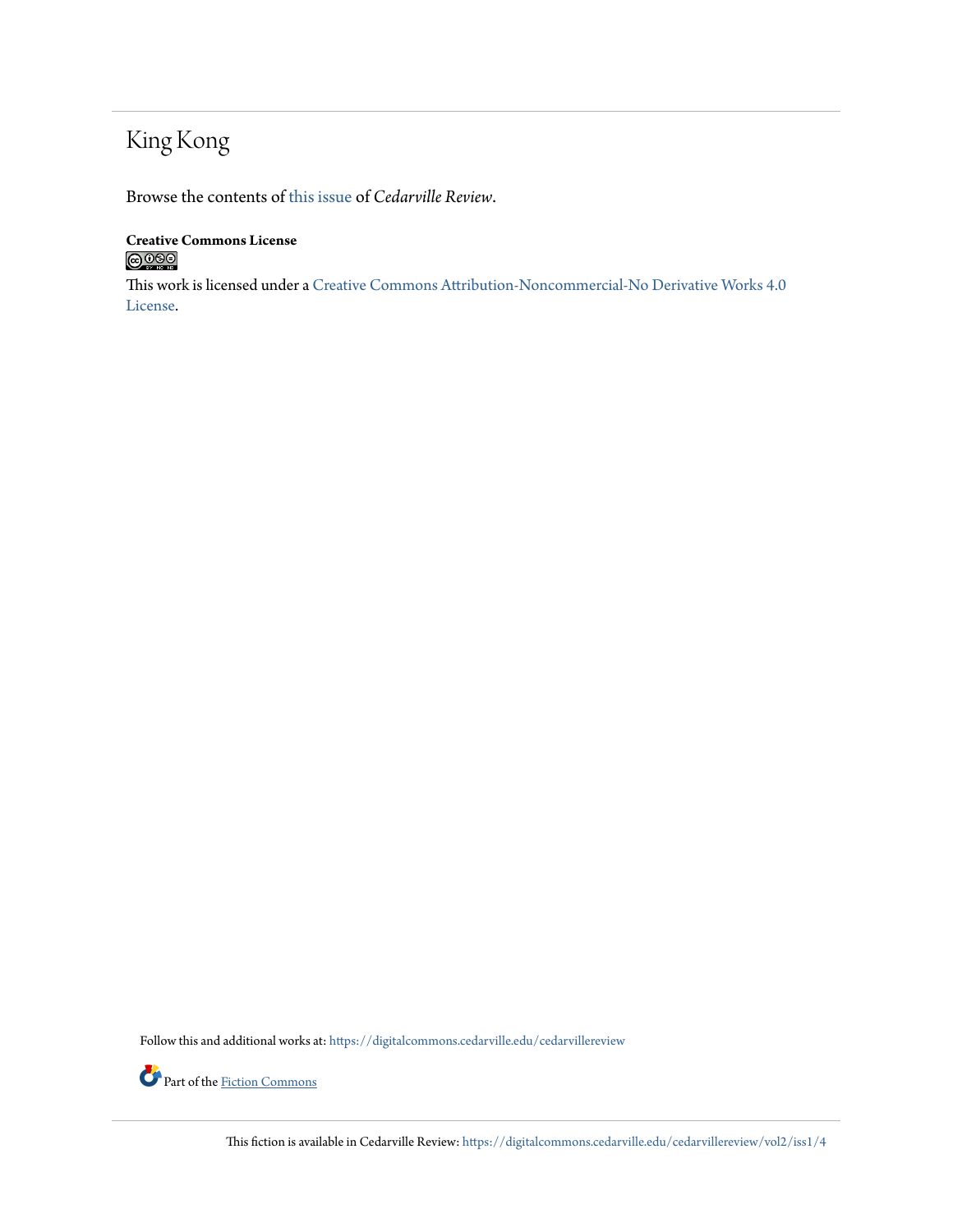## *Michelle Joy Horne*

## **King Kong**

My Grandfather sleeps with a nightlight on — when he finally goes to bed. I must have been about six when I first found out.

We had all watched King Kong together on Gramps' big TV while we ate his famous salmon casserole. Mom and Dad had gone away for the weekend. While they were gone, all of us kids  $-$  Kelly, Sam, Anna, and I  $-$  slept over at Gramps' house. Everyone else had calmly enjoyed their meal while I huddled in the comer of the couch hoping that no one would realize how scared I was from the movie. I didn't move and couldn't eat as I watched the flickering screen. King Kong's black body could climb even the tallest building. His inescapable hands shattered a window, picked up a screaming woman, crushed her, and ruined her pretty white dress. I was so relieved when the movie was over that I gobbled the salmon casserole without even separating the salmon from the mashed potatoes like I normally did.

For the first time at Gramps' house, when bedtime came I thought about begging to stay up just a little longer. When we had sleepovers at Gramps' house I was usually the first to run to bed. Long ago we had started a tradition whoever reaches "our" bedroom first gets first pick of the two double beds. But that night, I didn't even want to think about sleeping in a dark bedroom with three large windows above the beds. I could just see King Kong's huge hand smashing through the bedroom windows, picking me up by my hair, and ripping my body apart with his huge hands. I definitely wanted nothing to do with sleep that night.

But I wanted to get teased by Sam even less. His eleven-year-old taunting would never let me forget that I was the baby of the family and that once again, I had acted like it. I hated it when he called me a baby. I hated it when anyone called me a baby. Anyone but Gramps. Gramps called me Baby as if that were a compliment. I liked the way it sounded when Gramps said it; it made me feel special. When Sam called me a baby, I didn't feel special at all. I felt like I was too dumb to be brave. I decided that even if King Kong did eat me, at least Sam wouldn't have the chance to make fun of me.

With grim determination, I changed into my favorite white nightgown, wishing that it didn't look so much like the dress the woman had been wearing when she was crushed by King Kong. I crawled into bed but refused to let myself fall asleep. I remembered how hard it used to be to stay awake. Gramma would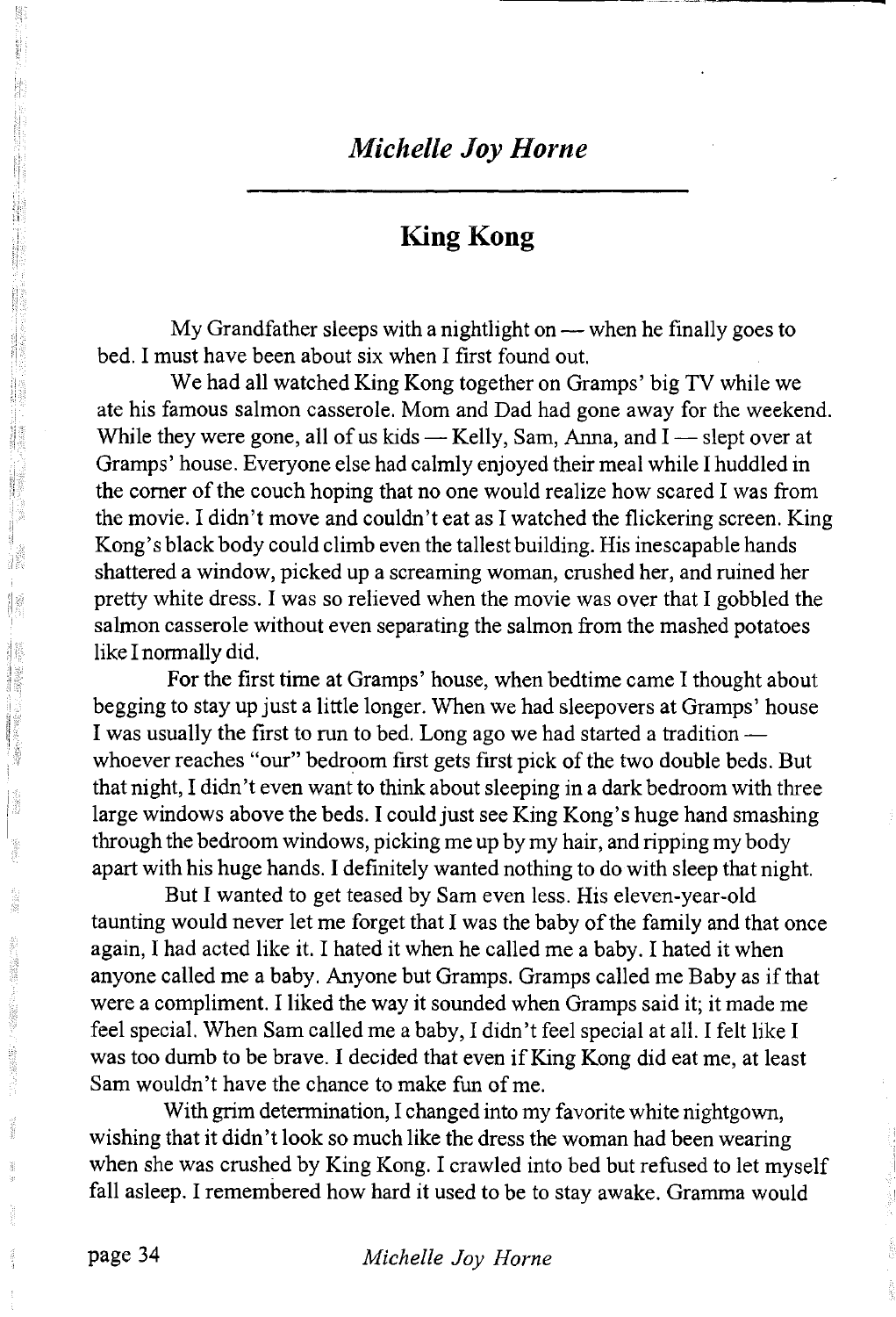softly play her organ to lull us to sleep. Gramps would say that her music made the angels in heaven jealous. She had always played happy music — music that made us fall asleep with a smile.

But no one has played the organ in a long time. Gramps didn't let anyone. Not after the day that stranger had played the organ at the church  $-$  the last day I saw Gramma. The stranger had played sad music, music that almost put me to sleep - but without the smile. Since that day, Gramps had covered the organ. And that night I was relieved that Gramma wasn't playing her organ music because without it, it was easy to stay awake. Gramps then tucked me in, Kelly came to bed; Anna, and finally Sam all got into their beds and fell asleep. But I stayed awake. Wide awake.

After what seemed like hours had gone by, and after Kelly had finally stopped breathing loudly through her nose, I accidently fell asleep. A long time later I woke up. I quickly looked around the room. Everything was quiet; everyone was sleeping. No hairy arm was reaching toward me to pull me out of bed, at least not yet. I lay back down, stiff and uncomfortable but unwilling to allow myself to fall back to sleep. Eventually I decided that going to the bathroom would give the sun more time to wake everyone else up. The hallway leading to the bathroom always had a light on, so I knew that if King Kong tried to get me, at least I would see him and be able to run away.

Quickly I got out of bed and headed into the light. As I was just about to step onto the bathroom's cool tile floor, I peeked to my left — into the living room. I saw Gramps sitting on the hardest chair in the room, watching TV. His little bit of white hair was sticking up, as if he had been scratching his head, unconsciously, all night. His left hand was rubbing his stubbled chin and his right hand was holding tightly to the arm of his wooden chair. His body was hunched forward and it almost seemed that he was looking through the TV screen instead of at it. Every light in the room was on, making the old western rerun look dull in the light's glare.

I grinned at him and explained what I was doing. He smiled back his understanding, kind of uncomfortably actually, and watched me go into the bathroom. When I came out, the TV was turned off and all of the lights were out except for the tall one in the comer. Gramps was standing in front of the blackened TV turned partly away from me. He was facing the covered organ against the far wall.

My mom had always said that no other house had an organ in their living room. But Gramps had always wanted Gramma to have her organ where she could play and he could listen. Now he never went near it. He never let us kids near it either. I thought he was afraid we'd hurt ourselves on its sharp edges. Right then he was looking at the organ as if it would hurt him too. I flinched as I pictured the organ miraculously approaching Gramps. I could almost see it getting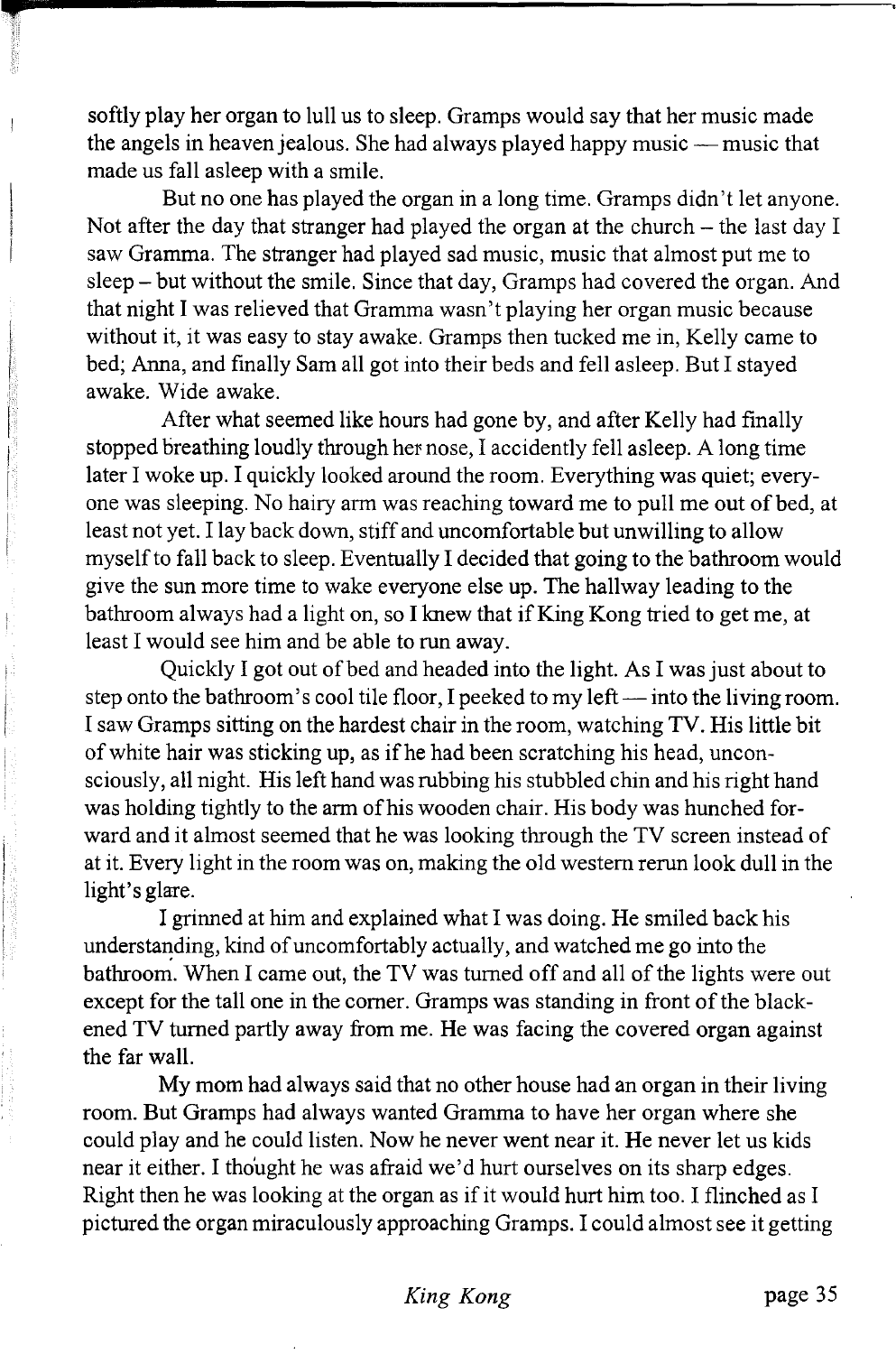closer, closer, closer. But in my mind, Gramps couldn't move! It was about to hurt him and he was too weak to stop it! Having fully scared myself, I ran into the darkened room and wrapped both of my arms around Gramps' leg and hugged hard. He looked down at me, blinked a few times, and finally saw me.

"I guess I'd better go to bed before the sun comes up, huh, Baby?" Gramps asked as he guided me back down the hall to my bed. Then I got an idea. No one had tucked Gramps into bed since he was about my age. I would tuck him into bed! I was so excited that I turned around, grabbed his hand, and began leading Gramps to his room before I had even explained what I wanted to do. After motioning for him to get into bed, Gramps smiled understandingly and hung his bathrobe on the rusty hook behind his door. With a quick glance at me, he then crossed the floor and flipped on a small light above the wooden baseboard. I looked at him in amazement as he took off his slippers, placed them under the dresser, and climbed into bed.

"You sleep with a nightlight on? Sam says that only babies sleep with nightlights on. He teased me every day until I finally told Mommy that I was big enough to sleep in the dark. But I still wish that I had a nightlight sometimes, especially when I get scared. *But you* couldn't be scared, Gramps. So what do you need a nightlight for?"

He motioned for me to begin pulling up his covers. I did it as best as I could. I wasn't quite tall enough to pull both sides of the covers up so I had to keep going from one side of the bed to the other. I think I even pinched his arm when I tucked the sheet under him, but he didn't say anything  $-$  not one word until I had him tucked in the way I liked to be tucked in. Slowly, he started to answer my question.

"Sometimes, Baby, I get scared of things too. Things I don't know too much about scare me."

"Scary things like King Kong?" I asked, eager to find out that I wasn't the only one who had been scared by the movie.

"Kind of like King Kong. I know what the bad guy is, only it's bigger and scarier than King Kong. Sometimes I get afraid that if I'm all alone, turn out all the lights, and get into bed, sad music will start to play and it'll get me."

I nodded seriously at Gramps. I didn't know what "it" was, but I knew all about being scared.

"I love you Gramps. But see," I pointed to the comer, "your nightlight is on. 'It' can't get you tonight." I tip-toed up to kiss his prickly cheek. As I reached behind me to close his door, for the first time that night, I noticed Gramma's empty bed. Empty ever since I was four.

Four years old and suddenly without a Gramma. It seemed so long ago. I just remembered sitting in the front of a dimly-lit room. That soft sad music, so